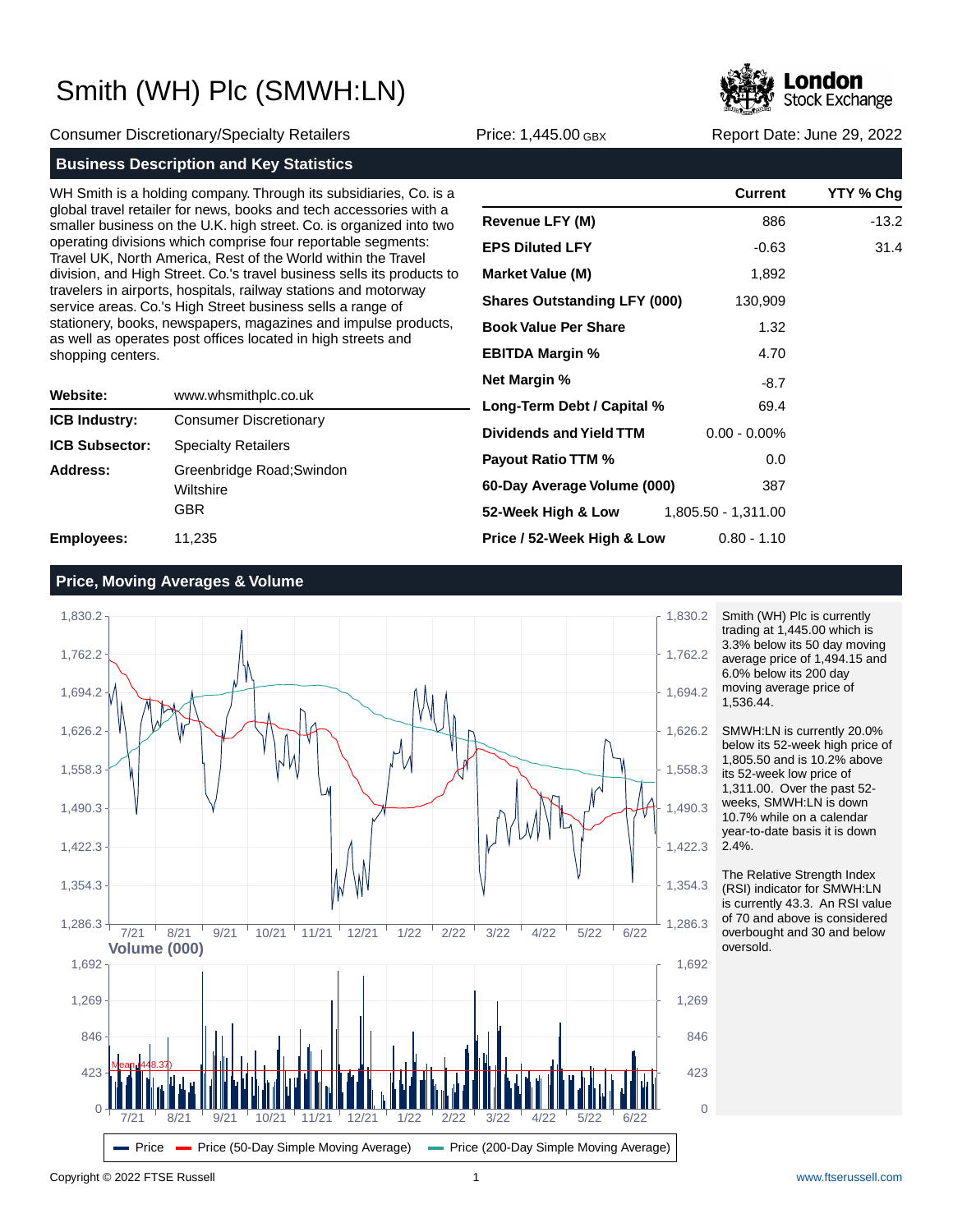

#### Consumer Discretionary/Specialty Retailers **Price: 1,445.00 GBX** Report Date: June 29, 2022

### **Price Performance, Technical Indicators & Risk Metrics**

| <b>Price Performance</b> | % Change | <b>Difference</b><br><b>vs FTSE 350</b> | <b>Technical Indicators</b>          |         |
|--------------------------|----------|-----------------------------------------|--------------------------------------|---------|
| 1-Day $%$                | $-3.54$  | $-3.17$                                 | 50-Day Average Price                 | 1494.15 |
| 1-Week %                 | $-2.03$  | $-4.82$                                 | Price / 50-Day Average               | 0.97    |
| 4-Week %                 | $-10.08$ | $-5.74$                                 | 200-Day Average Price                | 1536.44 |
| 52-Week %                | $-10.66$ | $-9.90$                                 | Price / 200-Day Average              | 0.94    |
| Quarter-to-Date %        | 0.63     | 4.50                                    | <b>RSI - Relative Strength Index</b> | 43.30   |
| Year-to-Date %           | $-2.36$  | 1.77                                    | <b>Risk Metrics</b>                  |         |
| Last Month %             | 9.52     | 9.03                                    | <b>Price Volatility</b>              | 60.08   |
| <b>Last Quarter %</b>    | $-2.97$  | -2.70                                   | <b>Sharpe Ratio</b>                  | 0.03    |
| Last Calendar Year %     | $-1.99$  |                                         | -16.35 Sortino Ratio                 | 0.05    |

### **5-Year Price Performance vs. FTSE 350**



Over the past five years, Smith (WH) Plc's stock price is down 15.3% which is 14.8% below the FTSE 350 Index performance of -0.5% over the same period. Smith (WH) Plc's cumulative annualized growth rate (CAGR) over the five year period has been -3.3% while that of the FTSE 350 Index has been -0.1%.

Over the past year, Smith (WH) Plc's stock price performance of -10.7% has underperformed that of the FTSE 350 Index by 9.9%. On a year-to-date basis, Smith (WH) Plc's stock price performance of -2.4% has underperformed the FTSE 350 Index by 1.8%.

Over the past week, Smith (WH) Plc's stock price performance of -2.0% has underperformed that of the FTSE 350 Index by 4.8%.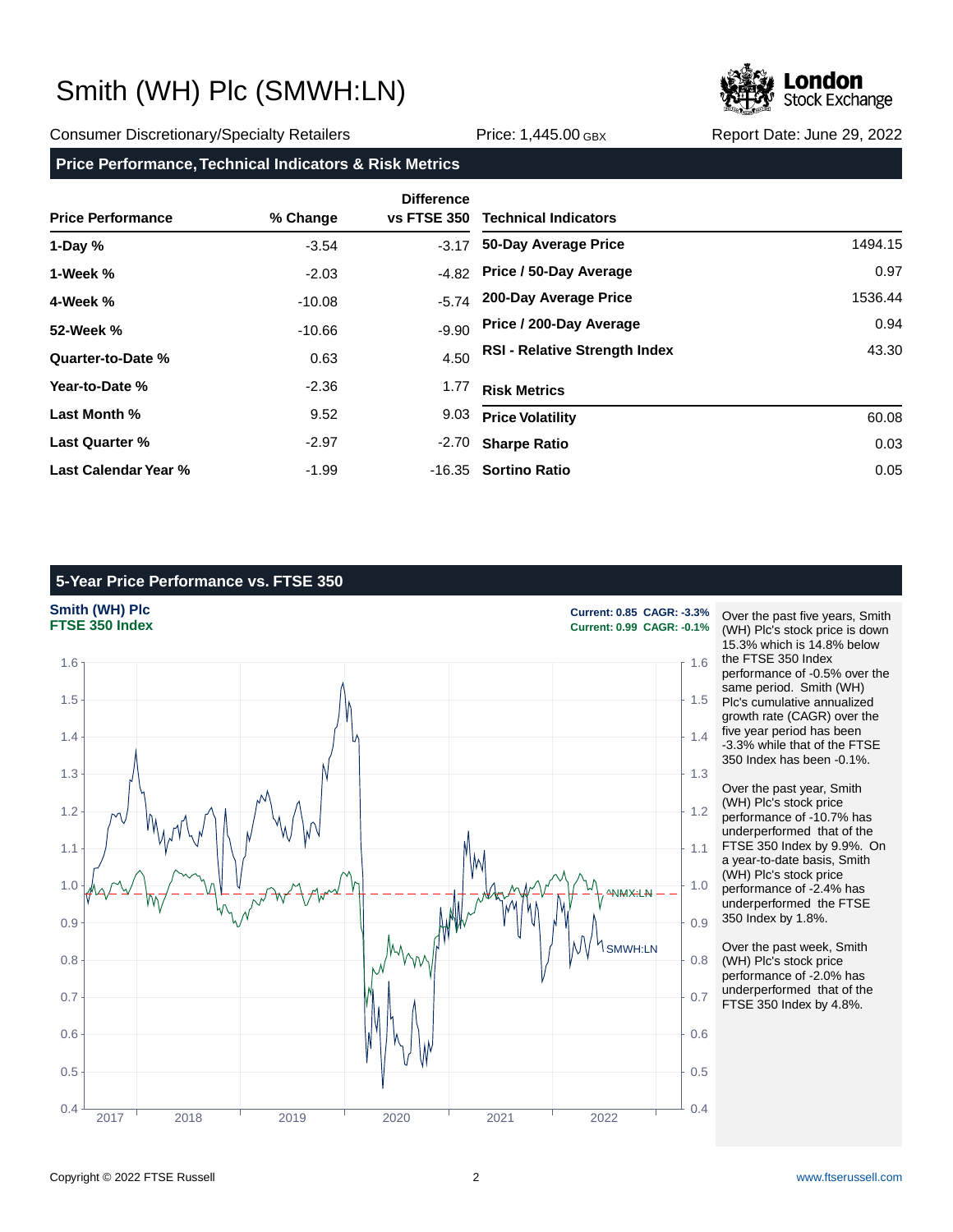

Consumer Discretionary/Specialty Retailers Price: 1,445.00 GBX Report Date: June 29, 2022

### **Growth and Profitability Metrics**

| <b>Historical Growth</b>      | 3-Year   | 5-Year   |          | 10-Year Profitability     | <b>Current</b> | 5-Year<br>Average | 10-Year<br>Average |
|-------------------------------|----------|----------|----------|---------------------------|----------------|-------------------|--------------------|
| <b>Revenues %</b>             | $-11.1$  | $-6.1$   |          | -3.6 Gross Margin %       | 59.6           | 59.3              | 57.9               |
| Revenues Per Share %          | $-13.9$  | $-6.9$   | $-1.7$   | <b>EBITDA Margin %</b>    | 4.7            | 7.4               | 10.4               |
| <b>EBITDA %</b>               | $-38.3$  | $-24.5$  |          | $-10.6$ Pre-Tax Margin %  | $-13.1$        | $-1.6$            | 4.6                |
| <b>EPS Diluted %</b>          | $-100.0$ | $-100.0$ | $-100.0$ | <b>Net Margin %</b>       | $-8.7$         | $-0.9$            | 4.1                |
| Free Cash Flow %              | $-17.0$  | $-9.7$   |          | -0.7 Return on Equity %   | $-39.1$        | 5.6               | 43.0               |
| <b>Cash from Operations %</b> | $-11.2$  | $-5.7$   |          | -1.6 Return on Capital %  | $-12.4$        | 17.2              | 45.4               |
| <b>Book Value %</b>           | $-11.8$  | $-2.3$   | 17       | <b>Return on Assets %</b> | $-5.4$         | 6.4               | 14.6               |



2017 2018 2019 2020 2021 2022

Smith (WH) Plc's cumulative annualized revenue growth rate over the charted period is -7.9%. This compares to cumulatative annualized growth of -11.1% over the past 3 years.

Smith (WH) Plc's cumulative annualized EPS growth rate over the charted period is -0.2%. This compares to cumulatative annualized growth of -100.0% over the past 3 years.

Smith (WH) Plc's net profit margin of -8.7% is 7.8% below the period's mean net margin of -0.9%. During the charted period, the observed net profit margin high and low were 9.6% and -21.8% respectively.

Smith (WH) Plc's return on equity of -39.1% is 44.7% below the period's mean return on equity of 5.6%. During the charted period, the observed ROE high and low were 67.4% and -96.8% respectively.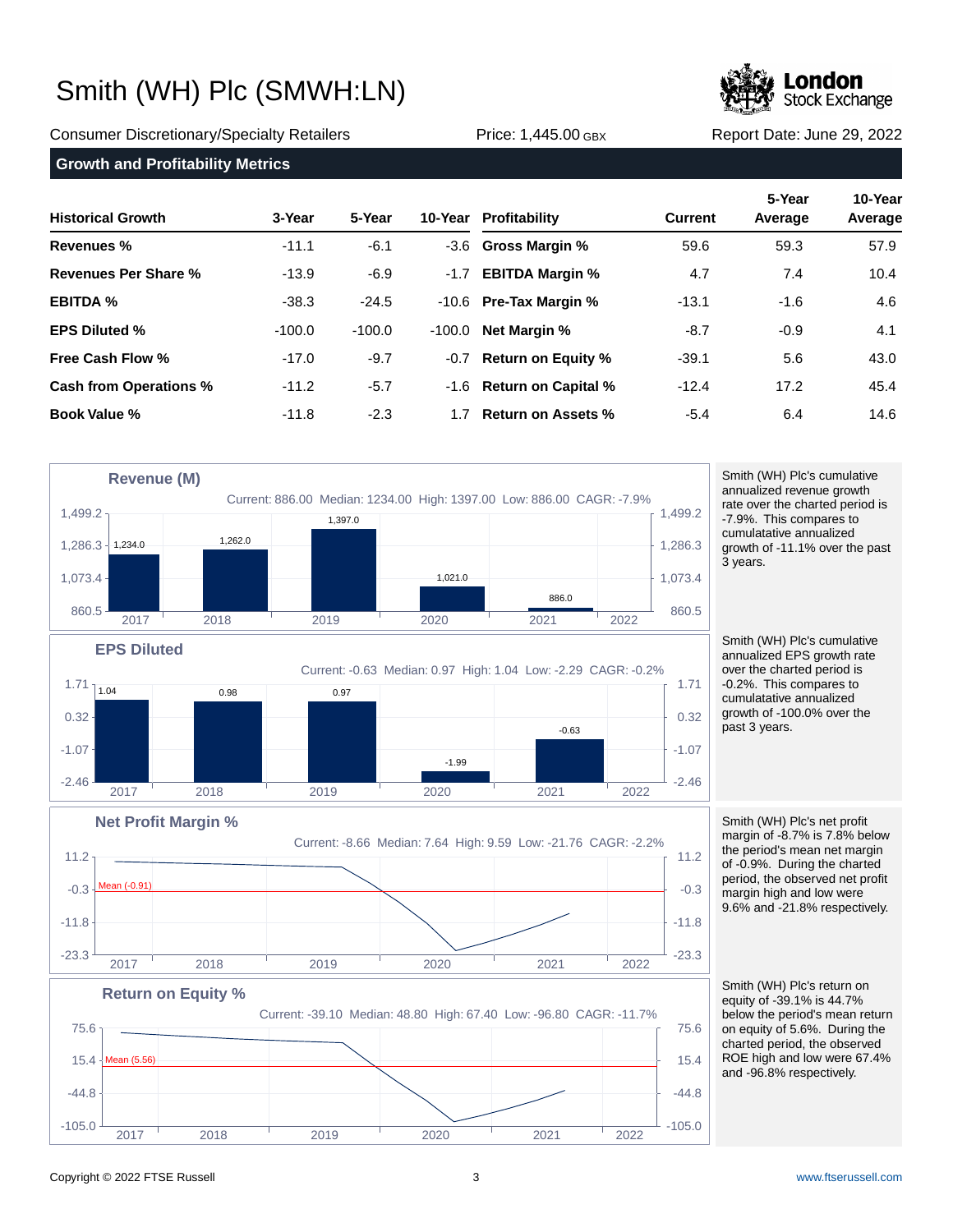

Consumer Discretionary/Specialty Retailers Price: 1,445.00 GBX Report Date: June 29, 2022

| <b>Valuation Metrics</b>           |                |                         |                   |                                |                |                         |                          |  |
|------------------------------------|----------------|-------------------------|-------------------|--------------------------------|----------------|-------------------------|--------------------------|--|
|                                    | <b>Current</b> | 5-Year<br><b>Median</b> | 10-Year<br>Median |                                | <b>Current</b> | 5-Year<br><b>Median</b> | 10-Year<br><b>Median</b> |  |
| <b>Price / EPS TTM</b>             | 99.9           | 99.0                    |                   | 19.3 Earnings Yield %          | $-3.72$        | 4.37                    | 5.26                     |  |
| Price / Sales                      | 2.0            | 1.8                     |                   | 1.6 Free Cash Flow Yield %     | 3.55           | 4.15                    | 5.08                     |  |
| <b>Price / Operating Cash Flow</b> | 31.0           | 20.7                    | 14.0              | Dividend Yield %               | 0.00           | 2.41                    | 2.51                     |  |
| <b>Price / Book Value</b>          | 10.9           | 10.9                    |                   | 11.2 Enterprise Value / EBITDA | 50.0           | 23.1                    | 11.7                     |  |



Smith (WH) Plc is trading at 99.90 times its EPS generated during the latest fiscal year. This multiple is equal to the historically observed median of 99.90, while high and low observations have been 99.90 and 16.45.

Smith (WH) Plc is trading at a Price to Sales ratio of 2.00 based on sales generated during the latest fiscal year. This ratio is above the historically observed median ratio of 1.81, while high and low observations have been 2.44 and 0.75.

Smith (WH) Plc is trading at a Price to Book ratio of 10.93 based on book value at the latest fiscal year end. This ratio is above the historically observed median of 10.85, while high and low observations have been 13.93 and 3.81.

Smith (WH) Plc has a Free Cash Flow Yield of 3.55% based on free cash flow generated during the latest fiscal year. This value is below the historically observed median yield of 4.15%, while high and low observations have been 6.40 and 0.85.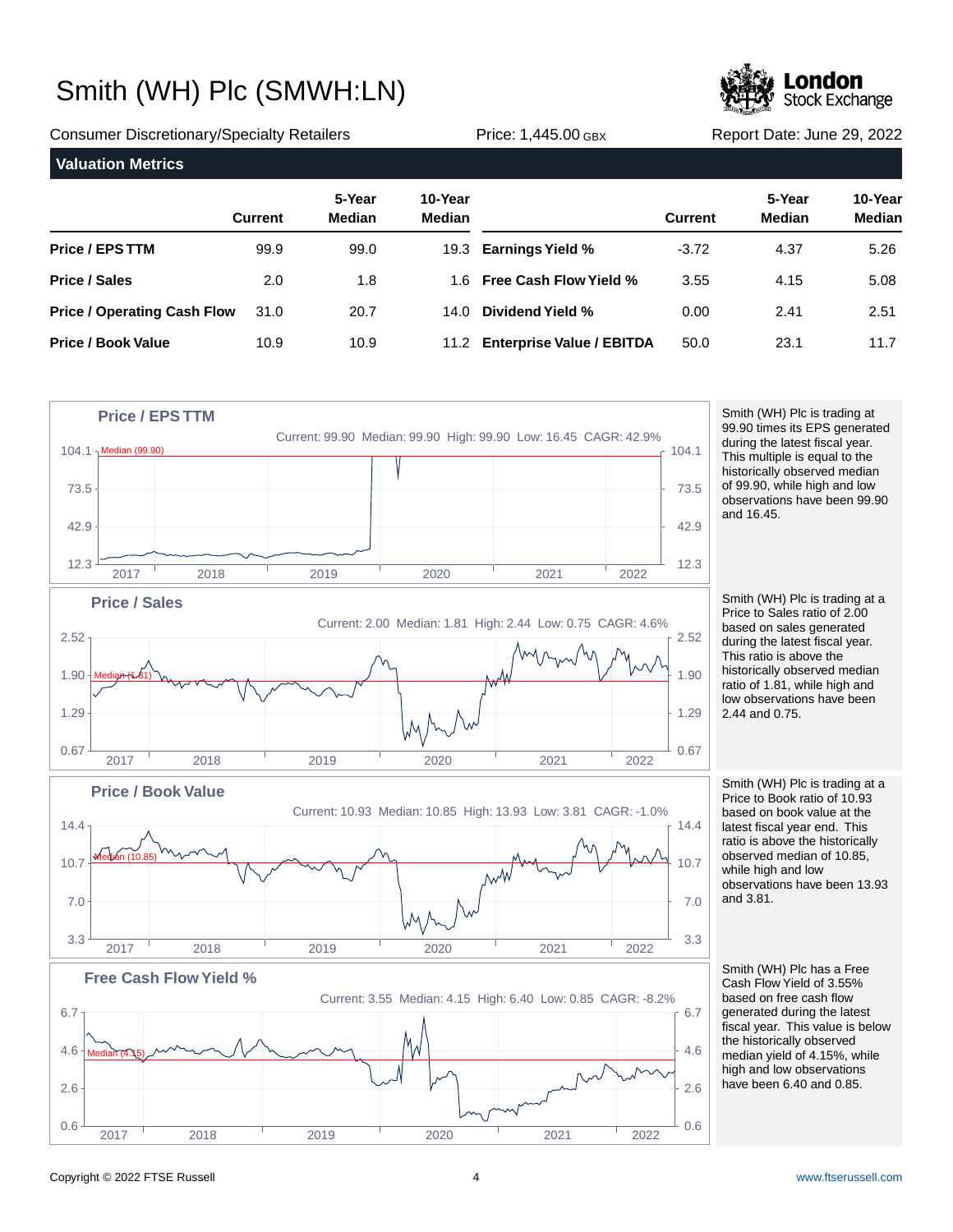

Consumer Discretionary/Specialty Retailers **Price: 1,445.00 GBX** Report Date: June 29, 2022

| <b>Dividends Data</b> |                         |                    |                           |                 |                      |          |
|-----------------------|-------------------------|--------------------|---------------------------|-----------------|----------------------|----------|
|                       | Dividends Per Share TTM | 0.00               | <b>Payout Ratio TTM %</b> | $0.00\%$        | Dividend Yield TTM % | $0.00\%$ |
| Rate                  | <b>Ex Date</b>          | <b>Record Date</b> | <b>Payment Date</b>       | <b>Currency</b> | <b>Note</b>          |          |
| 0.410                 | 09-01-2020              | 10-01-2020         | 30-01-2020                | <b>GBP</b>      | <b>FINAL GROSS</b>   |          |
| 0.172                 | 11-07-2019              | 12-07-2019         | 01-08-2019                | <b>GBP</b>      | <b>INTERIM GROSS</b> |          |
| 0.381                 | 10-01-2019              | 11-01-2019         | 31-01-2019                | <b>GBP</b>      | <b>FINAL GROSS</b>   |          |
| 0.160                 | 12-07-2018              | 13-07-2018         | 02-08-2018                | <b>GBP</b>      | <b>INTERIM GROSS</b> |          |
| 0.336                 | 11-01-2018              | 12-01-2018         | 01-02-2018                | <b>GBP</b>      | <b>FINAL GROSS</b>   |          |
| 0.146                 | 13-07-2017              | 14-07-2017         | 03-08-2017                | <b>GBP</b>      | <b>INTERIM GROSS</b> |          |
| 0.305                 | 12-01-2017              | 13-01-2017         | 02-02-2017                | <b>GBP</b>      | <b>FINAL GROSS</b>   |          |
| 0.134                 | 14-07-2016              | 15-07-2016         | 04-08-2016                | <b>GBP</b>      | <b>INTERIM GROSS</b> |          |

### **Dividend Growth and Yield**



Smith (WH) Plc's trailing 12 month dividend per share is 0.00 and its dividend has grown at a cumulative annualized rate of 0.0% over the charted period. This compares to dividend growth of % over the past year and cumulative annualized growth of -100.00% over the past 3 years.



Smith (WH) Plc's current dividend yield is 0.00% based on trailing 12 month dividends. The current yield is below the historically observed median of 2.41% and, over the charted time period, the observed high yield has been 7.02% and the observed low yield has been 0.00%.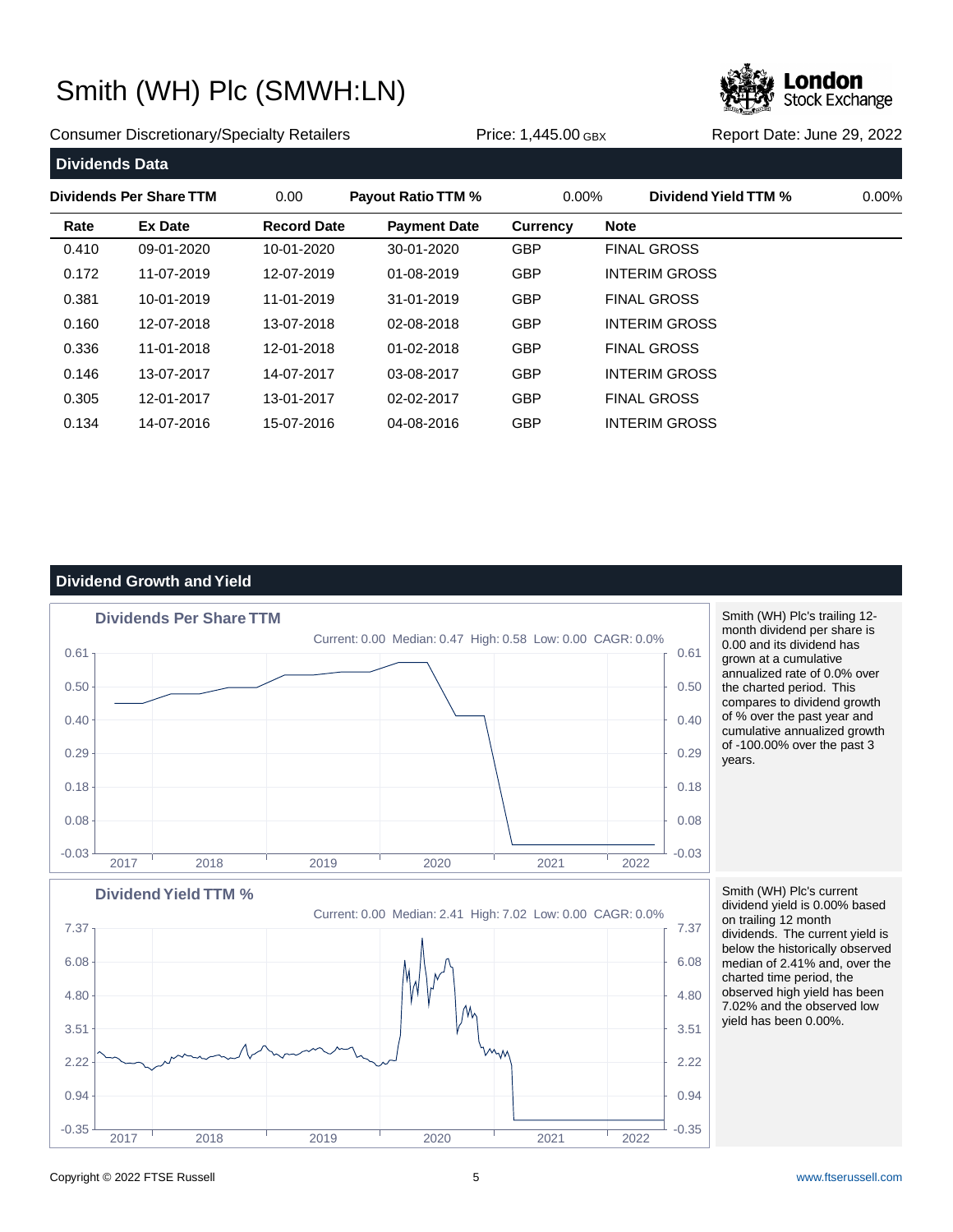

Consumer Discretionary/Specialty Retailers Price: 1,445.00 GBX Report Date: June 29, 2022

### **ICB Subsector Peer Comparisons**











### **Price / EPS TTM Price / Book Value**



### **EPS 5-Year Growth Rate % Revenue 5-Year Growth Rate %**

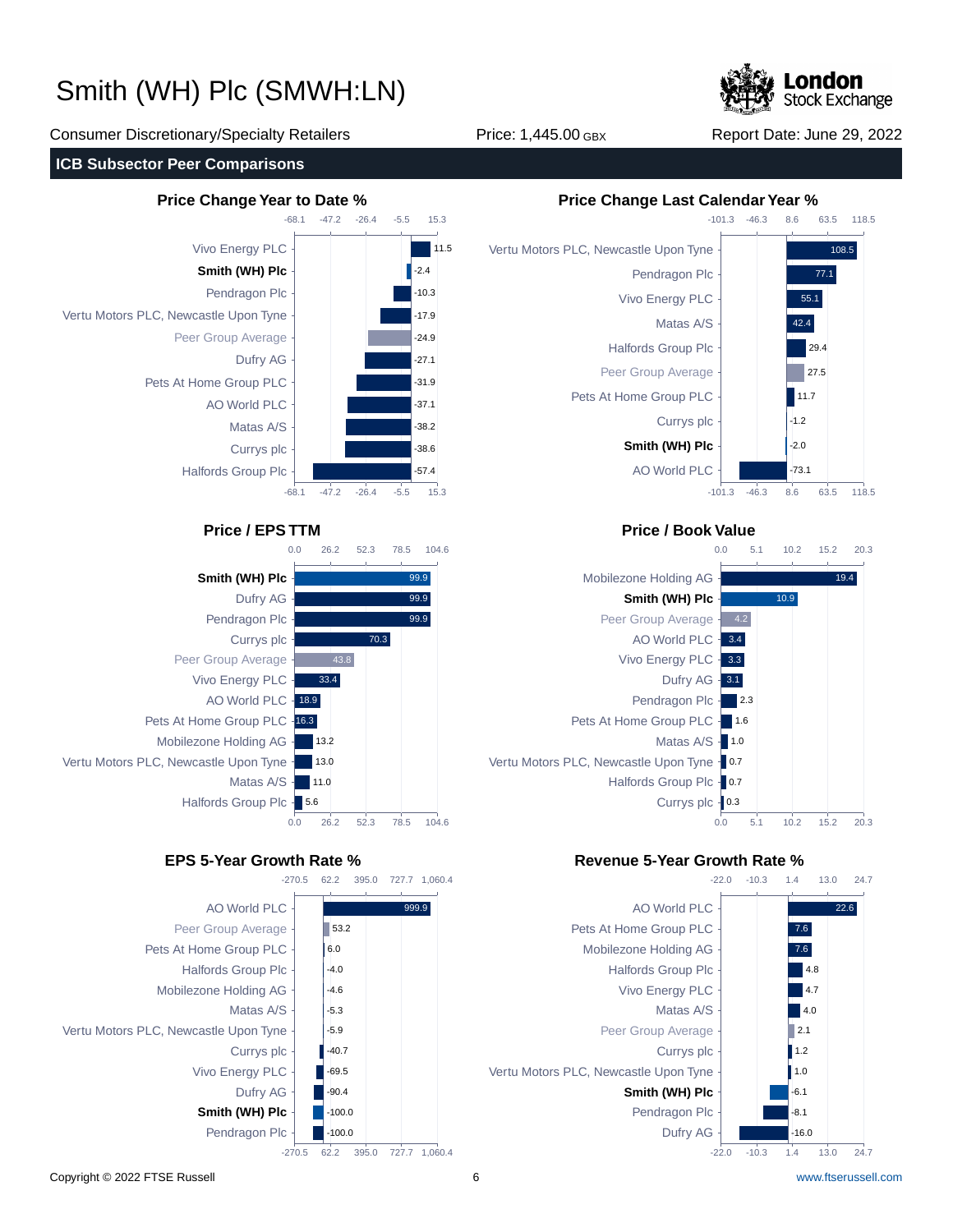

#### Consumer Discretionary/Specialty Retailers Price: 1,445.00 GBX Report Date: June 29, 2022

#### **Abbreviations:**

| - Cumulative annual growth rate.                                |
|-----------------------------------------------------------------|
| - Earnings before interest and taxes.                           |
| - Earnings before interest, taxes, depreciation & amortization. |
| - Last fiscal year                                              |
| - Million                                                       |
| - London Stock Exchange                                         |
|                                                                 |

#### **Definitions:**

**Market Value** - Weekly Price times latest Shares Outstanding times any applicable ADR factor.

**Revenue** - Sum of the last four quarters of Revenues.

**Revenue Per Share** - Sum of the last four quarters of Total Revenue divided by Weighted Average Shares Outstanding.

**Operating EPS LFY** - EPS excluding non-recurring, non-operating items, fiscal year aligned TTM value.

60-Day Average Volume (000) - The average of the last 60 daily volume values in thousands of shares.

**Price 52-Week High** - The high closing price from the last 52 weeks of daily closing prices.

**Price 52-Week Low** - The low closing price from the last 52 weeks of daily closing prices.

**Price / 52-Week High** - Latest price divided by the high price from the past 52 weeks of daily closing prices.

**Price / 52-Week Low** - Latest price divided by the low price from the past 52 weeks of daily closing prices.

**50-Day Average Price** - Mean of last 50 daily closing prices.

**200-Day Average Price** - Mean of last 200 daily closing prices.

Price / 50-Day Average Price - Latest closing price divided by mean of last 50 daily closing prices, as a percentage.

**Price / 200-Day Average Price** - Latest closing price divided by mean of last 200 daily closing prices, as a percentage.

Relative Strength Index - Relative Strength Index or RSI measures the magnitude of gains over a given time period against the magnitude of losses over that period. The equation is RSI = 100 - 100 / (1 + RS) where RS = (total gains / n) / (total losses / n) and n = number of RSI periods. In this item, 14 days is used and one year of daily prices are considered. A value of 30 or below may imply oversold and 70 or above may imply overbought.

**Price Volatility** - The standard deviation of the last 20 days of daily closing prices.

Sharpe Ratio - The 5 year average of the excess monthly return over the risk - free rate(1 - month T - bill) over the 5 year standard deviation of the same series.

**Sortino Ratio** - The same calculation as the Sharpe Ratio but with positive excess returns set to zero for the standard deviation denominator, so only negative volatility weighs in.

**Dividends Per Share TTM** - Sum of the last four quarters of Dividends Per Share.

Payout Ratio - Dividends Per Share TTM divided by Operating EPS TTM.

**Dividend Yield TTM %** - Sum of the last four quarter of Dividends Per Share divided by Weekly Price.

**EBITDA** - Sum of the last four quarters of EBITDA (Operating Income + Depreciation & Amortization).

**Free Cash Flow** - Sum of the last four quarters Net Cash from Operations minus Capital Expenditures (Purchase of Property, Plant & Equipment), from the Cash Flow Statement.

**Book Value Per Share** - Total Common Equity last quarter divided by Shares Outstanding last quarter.

**Gross Margin %** - Sum of the last four quarters Gross Profit divided by the sum of the last four quarters Revenues.

**EBITDA Margin %** - Sum of the last four quarters EBITDA divided by the sum of the last four quarters Revenues.

**Pre-Tax Margin %** - Sum of the last four quarters of Earnings Before Taxes divided by sum of the last four quarters Revenues.

**Net Profit Margin %** - Sum of the last four quarters of Operating EPS divided by sum of the last four quarters Revenues Per Share.

**Return on Equity %** - Sum of the last four quarters of Operating EPS divided by the average of the last four quarters Book Value.

**Return on Capital %** - Sum of the last four quarters of Operating EPS divided by the average of the last four quarters Total Capital Per Share.

**Return on Assets %** - Sum of the last four quarters of Operating EPS divided by the average of the last four quarters Total Assets Per Share.

**Price / EPS TTM** - Weekly Price divided by the sum of the last four quarters of Operating EPS (capped at 99.9).

**Price / Sales** - Weekly Price divided by Revenues Per Share TTM.

**Price / Book Value** - Weekly Price divided by Book Value Per Share last quarter. Book Value Per Share is Total Common Equity last quarter divided by Shares Outstanding last quarter (capped at 49.9).

**Free Cash Flow Yield %** - Free Cash Flow Per Share TTM divided by Weekly Price.

Enterprise Value - Market Value plus Total Debt last year plus Preferred Equity last year minus Cash & Cash Equivalents last year.

**Enterprise Value / Sales** - Enterprise Value divided by the sum of the last four quarters of Revenue.

**Enterprise Value / EBITDA** - Enterprise Value divided by EBITDA TTM.

**Enterprise Value / EBIT** - Enterprise Value divided by trailing four quarters of Operating Income.

Enterprise Value / Free Cash Flow- Enterprise Value divided by the sum of the last four quarters of Free Cash Flow.

**Russell 1000 Index** - The largest 1,000 stocks by market cap, the index comprehensively covers the US large cap universe.

EPS 5-Year Growth Rate % is capped at 999.9%.

Revenue 5-Year Growth Rate % is capped at 999.9%.